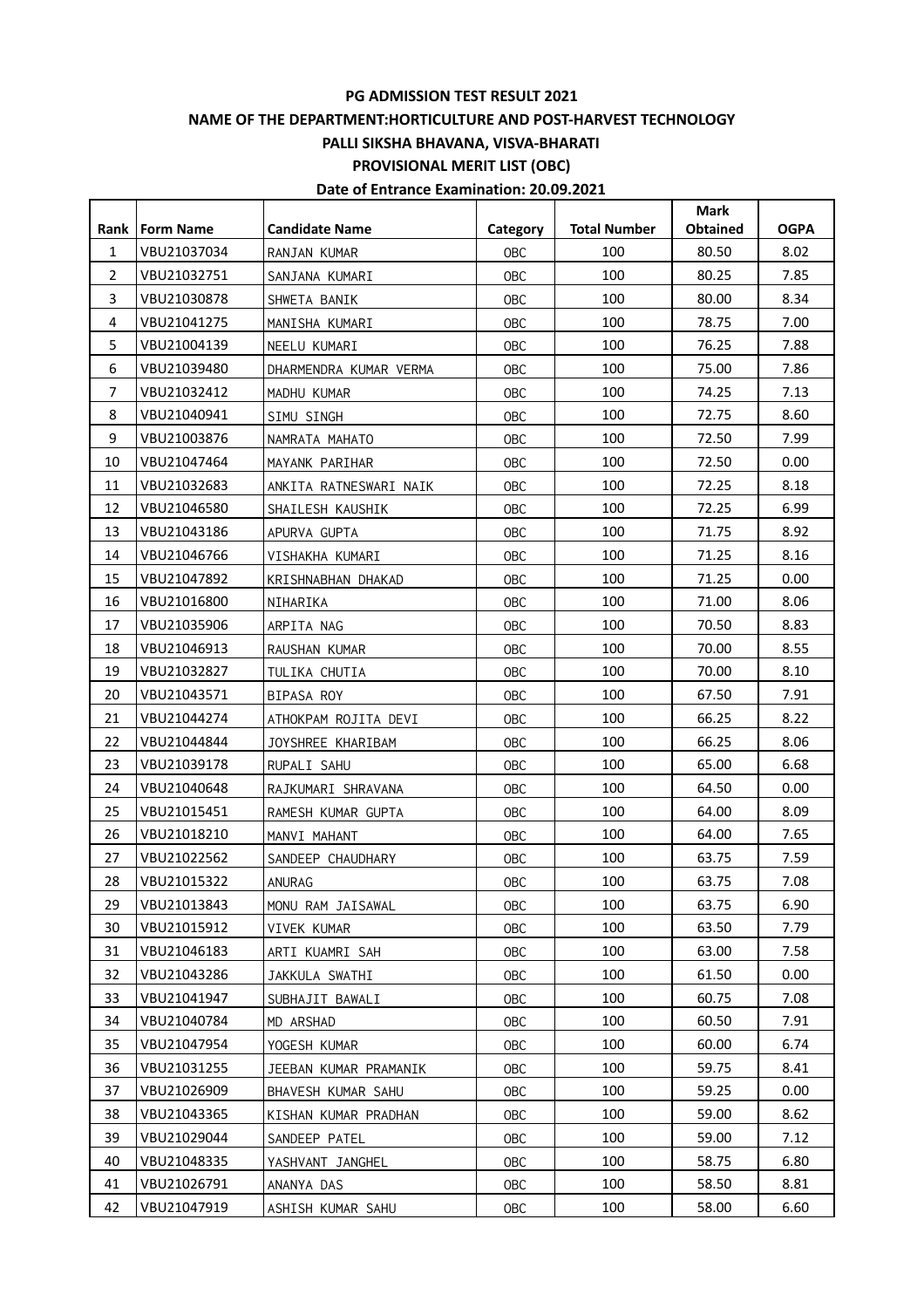# **PG ADMISSION TEST RESULT 2021**

## **NAME OF THE DEPARTMENT:HORTICULTURE AND POST-HARVEST TECHNOLOGY**

**PALLI SIKSHA BHAVANA, VISVA-BHARATI**

**PROVISIONAL MERIT LIST (OBC)**

# **Date of Entrance Examination: 20.09.2021**

|        |                  |                        |            |                     | <b>Mark</b>     |             |
|--------|------------------|------------------------|------------|---------------------|-----------------|-------------|
| Rank l | <b>Form Name</b> | <b>Candidate Name</b>  | Category   | <b>Total Number</b> | <b>Obtained</b> | <b>OGPA</b> |
| 43     | VBU21041034      | SURA VENKATA VAISHNAVI | OBC        | 100                 | 57.00           | 8.70        |
| 44     | VBU21044707      | SANA QAIYOOM           | OBC        | 100                 | 56.75           | 8.40        |
| 45     | VBU21043207      | THAMESHWARI            | <b>OBC</b> | 100                 | 55.75           | 0.00        |
| 46     | VBU21038201      | MADHUSUDAN PRUSTY      | OBC        | 100                 | 55.50           | 6.58        |
| 47     | VBU21010237      | MANGALI SOWJANYA       | OBC        | 100                 | 54.75           | 7.87        |
| 48     | VBU21038149      | SHAHID ALAM SERAJI     | OBC        | 100                 | 54.75           | 7.11        |
| 49     | VBU21003090      | SNEHASIS DALAL         | OBC        | 100                 | 54.50           | 7.12        |
| 50     | VBU21031290      | <b>GUNJA GAVEL</b>     | OBC        | 100                 | 54.25           | 7.30        |
| 51     | VBU21047756      | NOOR NABI              | OBC        | 100                 | 54.00           | 6.97        |
| 52     | VBU21003000      | NARENDRA SAHU          | OBC        | 100                 | 53.00           | 7.12        |
| 53     | VBU21034534      | RAHUL RATHORE          | OBC        | 100                 | 53.00           | 6.85        |
| 54     | VBU21035999      | MAFIK ALAM             | OBC        | 100                 | 52.50           | 7.73        |
| 55     | VBU21001695      | HIMANSHU YADAV         | OBC        | 100                 | 52.25           | 7.46        |
| 56     | VBU21044133      | SASHI SUMAN            | OBC        | 100                 | 52.00           | 8.17        |
| 57     | VBU21023328      | MUKESH DANSENA         | <b>OBC</b> | 100                 | 51.75           | 7.06        |
| 58     | VBU21037088      | REJAUL SK              | OBC        | 100                 | 49.75           | 7.06        |
| 59     | VBU21023011      | HARISH KUMAR DEWANGAN  | OBC        | 100                 | 49.25           | 6.84        |
| 60     | VBU21038928      | SAKSHI DHIMAN          | OBC        | 100                 | 49.00           | 8.49        |
| 61     | VBU21042894      | SAURABH KUMAR          | OBC        | 100                 | 48.75           | 8.36        |
| 62     | VBU21007383      | ANIRBAN SARKAR         | OBC        | 100                 | 48.75           | 7.30        |
| 63     | VBU21029662      | BRAMHA NAND SAHU       | OBC        | 100                 | 48.50           | 7.23        |
| 64     | VBU21045674      | SHUBHAM SARAN          | OBC        | 100                 | 48.25           | 0.00        |
| 65     | VBU21001487      | SUBOM RAI              | OBC        | 100                 | 47.75           | 7.71        |
| 66     | VBU21046362      | KAMAL KISHOR SAHU      | OBC        | 100                 | 47.75           | 7.46        |
| 67     | VBU21046325      | DALPAT KUMAR SAHU      | OBC        | 100                 | 47.50           | 7.20        |
| 68     | VBU21048581      | DAMINI PATEL           | OBC        | 100                 | 47.50           | 7.20        |
| 69     | VBU21017514      | PRANAV RAJ             | <b>OBC</b> | 100                 | 47.50           | 7.16        |
| 70     | VBU21015811      | NAQUIB ALAM            | <b>OBC</b> | 100                 | 47.25           | 7.83        |
| 71     | VBU21018446      | REHUM RAI              | 0BC        | 100                 | 47.25           | 7.43        |
| 72     | VBU21017161      | RAJOSHREE BASAK        | <b>OBC</b> | 100                 | 47.00           | 7.54        |
| 73     | VBU21018547      | MANOTOSH MAHATO        | <b>OBC</b> | 100                 | 47.00           | 7.08        |
| 74     | VBU21043403      | SOURAV MANDAL          | <b>OBC</b> | 100                 | 46.50           | 8.33        |
| 75     | VBU21020776      | SHAHIL REZA            | <b>OBC</b> | 100                 | 46.50           | 8.02        |
| 76     | VBU21045235      | SIPRA NAIK             | <b>OBC</b> | 100                 | 45.25           | 8.66        |
| 77     | VBU21020161      | SUMIT KUMAR SUDHANSHU  | <b>OBC</b> | 100                 | 45.00           | 0.00        |
| 78     | VBU21023747      | AISHWARY KANT VAISHNAV | <b>OBC</b> | 100                 | 44.75           | 7.24        |
| 79     | VBU21043924      | TANMOY KR SARKAR       | <b>OBC</b> | 100                 | 44.75           | 0.00        |
| 80     | VBU21042716      | SANTHAKUMAR            | <b>OBC</b> | 100                 | 44.25           | 8.21        |
| 81     | VBU21025355      | TOWSIF ALI             | <b>OBC</b> | 100                 | 44.25           | 0.00        |
| 82     | VBU21028207      | MUKESH KUMAR           | <b>OBC</b> | 100                 | 43.75           | 6.80        |
| 83     | VBU21014969      | ABHISHEK KUMAR         | <b>OBC</b> | 100                 | 43.75           | 0.00        |
| 84     | VBU21026099      | MD. AJAHARUDDIN ANSARY | <b>OBC</b> | 100                 | 43.75           | 0.00        |